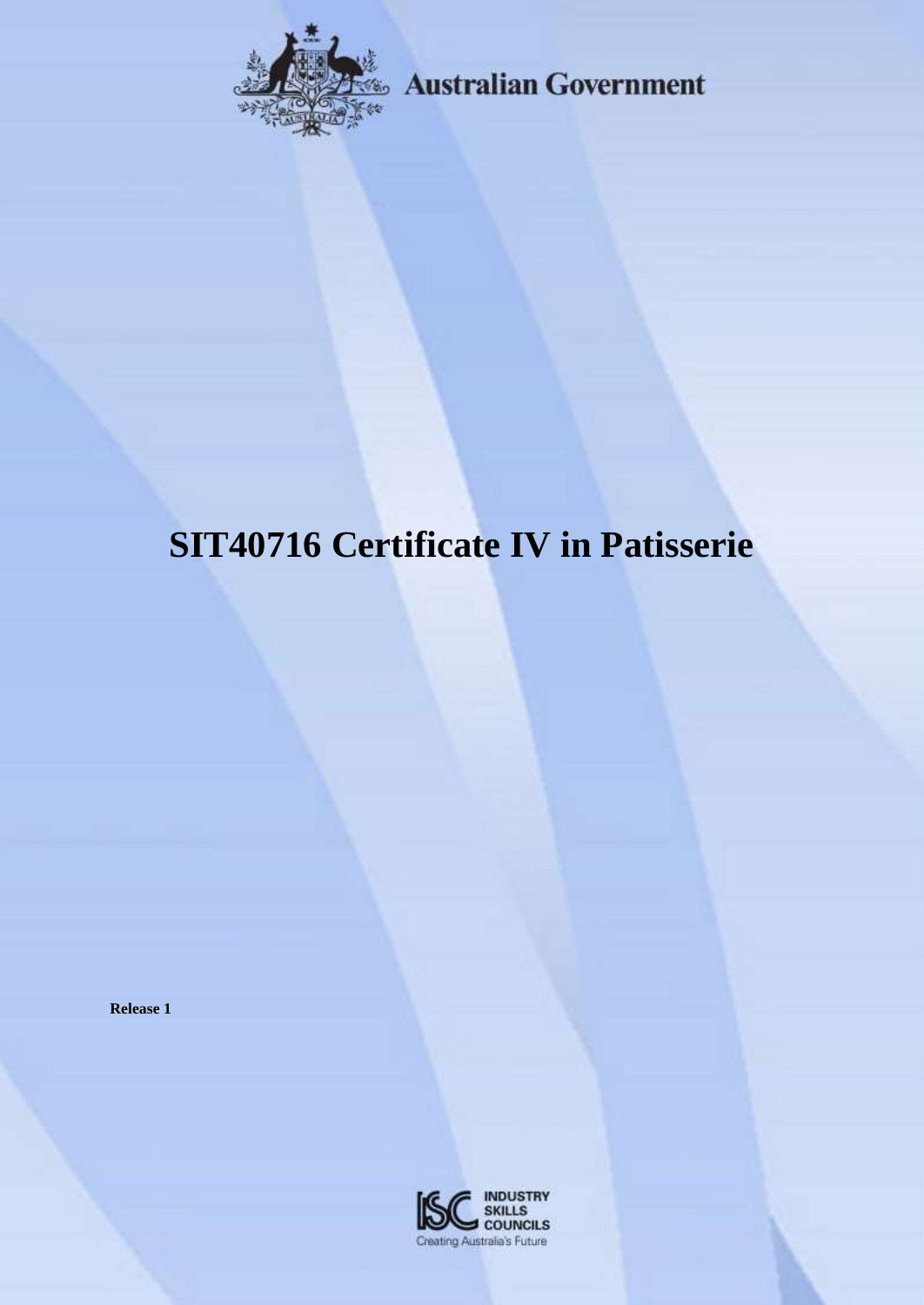### **SIT40716 Certificate IV in Patisserie**

### **Modification History**

Not applicable.

# **Qualification Description**

This qualification reflects the role of pastry chefs who have a supervisory or team leading role in the kitchen. They operate independently or with limited guidance from others and use discretion to solve non-routine problems.

This qualification provides a pathway to work in various organisations where patisserie products are prepared and served, including patisseries, restaurants, hotels, catering operations, clubs, pubs, cafés, and coffee shops.

Possible job titles include:

- chef de partie
- chef patissier.

No occupational licensing, certification or specific legislative requirements apply to this qualification at the time of publication.

### **Entry Requirements**

There are no entry requirements for this qualification.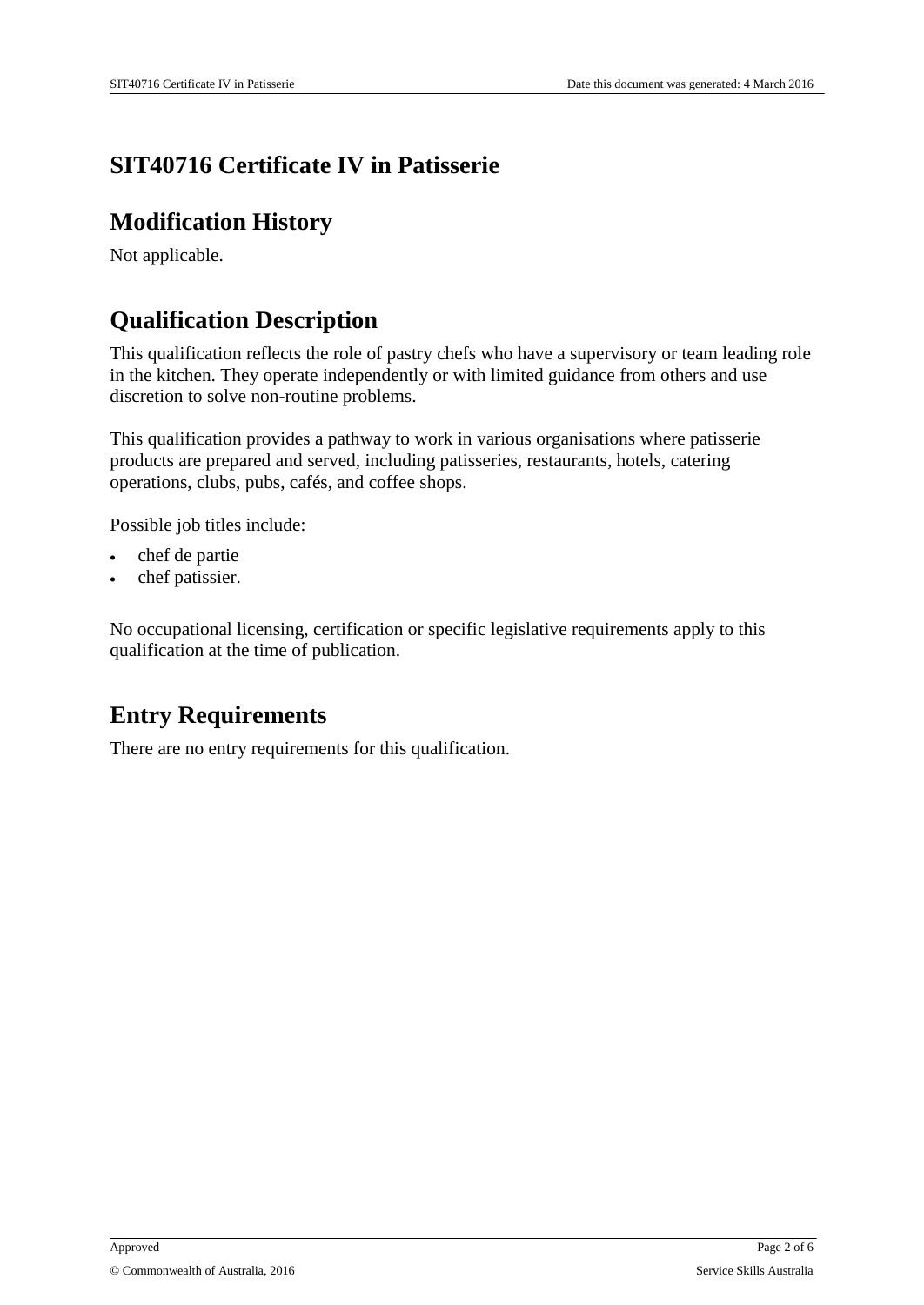# **Packaging Rules**

32 units must be completed:

- 26 core units
- 6 elective units, consisting of:
	- 6 units from the list below, elsewhere in the SIT Training Package, or any other current Training Package or accredited course.

The selection of electives must be guided by the job outcome sought, local industry requirements and the complexity of skills appropriate to the AQF level of this qualification.

#### **Core units**

| BSBDIV501  | Manage diversity in the workplace                                   |
|------------|---------------------------------------------------------------------|
| BSBSUS401  | Implement and monitor environmentally sustainable<br>work practices |
| SITHCCC001 | Use food preparation equipment                                      |
| SITHCCC005 | Prepare dishes using basic methods of cookery                       |
| SITHCCC011 | Use cookery skills effectively                                      |
| SITHCCC018 | Prepare food to meet special dietary requirements                   |
| SITHKOP005 | Coordinate cooking operations                                       |
| SITHPAT001 | Produce cakes                                                       |
| SITHPAT002 | Produce gateaux, torten and cakes                                   |
| SITHPAT003 | Produce pastries                                                    |
| SITHPAT004 | Produce yeast-based bakery products                                 |
| SITHPAT005 | Produce petits fours                                                |
| SITHPAT006 | Produce desserts                                                    |
| SITHPAT007 | Prepare and model marzipan                                          |
| SITHPAT008 | Produce chocolate confectionery                                     |
| SITHPAT009 | Model sugar-based decorations                                       |
| SITHPAT010 | Design and produce sweet buffet showpieces                          |
| SITXCOM005 | Manage conflict                                                     |
|            |                                                                     |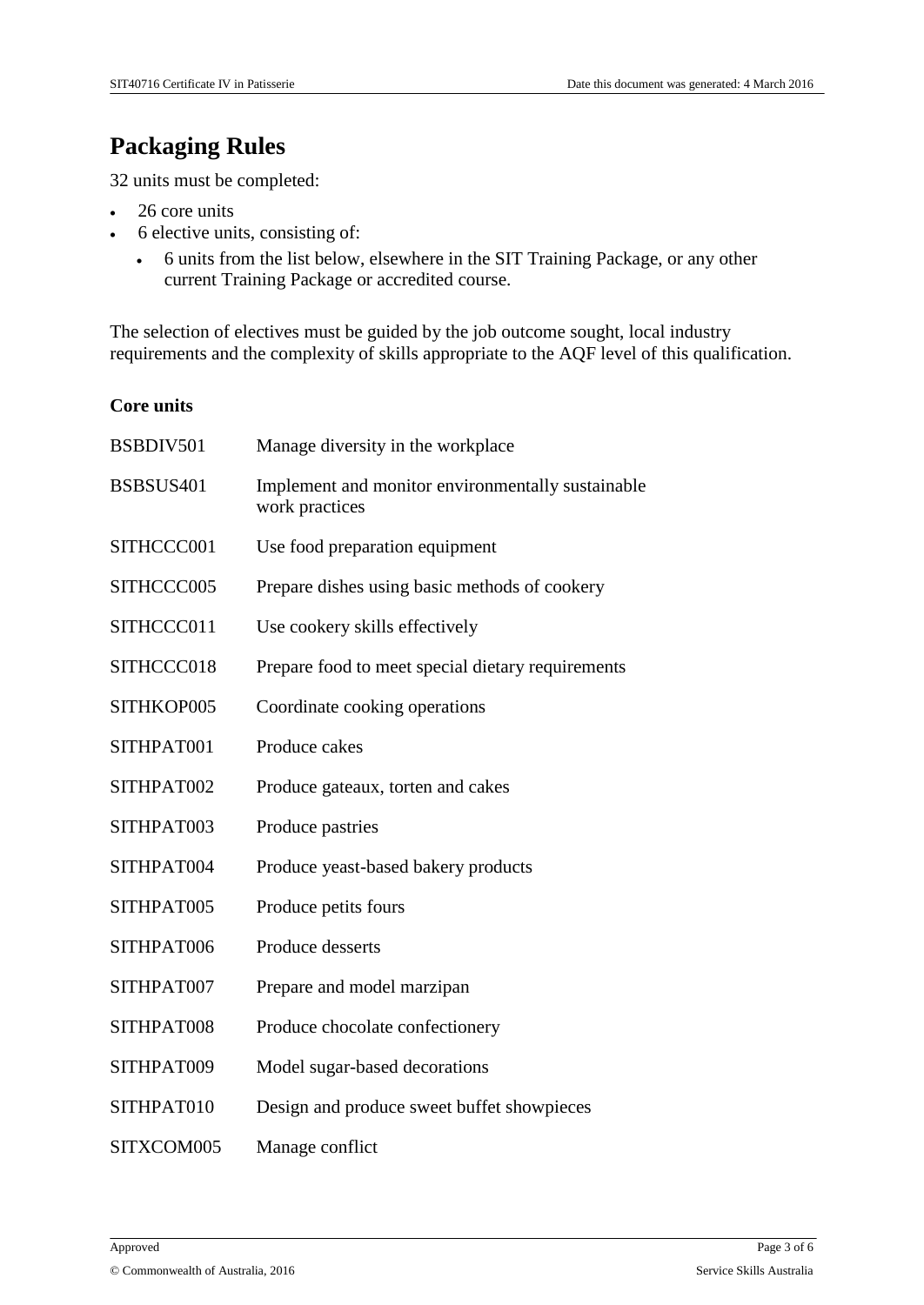| SITXFIN003 | Manage finances within a budget                           |
|------------|-----------------------------------------------------------|
| SITXFSA001 | Use hygienic practices for food safety                    |
| SITXFSA002 | Participate in safe food handling practices               |
| SITXHRM001 | Coach others in job skills                                |
| SITXHRM003 | Lead and manage people                                    |
| SITXINV002 | Maintain the quality of perishable items                  |
| SITXMGT001 | Monitor work operations                                   |
| SITXWHS003 | Implement and monitor work health and safety<br>practices |

#### **Elective units**

#### **Client and Customer Service**

| SITXCCS006 | Provide service to customers         |
|------------|--------------------------------------|
| SITXCCS007 | Enhance customer service experiences |

#### **Commercial Cookery and Catering**

| <b>Computer Operations and ICT Management</b> |                                                      |  |
|-----------------------------------------------|------------------------------------------------------|--|
| SITHCCC021                                    | Prepare specialised food items                       |  |
| SITHCCC015                                    | Produce and serve food for buffets                   |  |
| SITHCCC008                                    | Prepare vegetable, fruit, egg and farinaceous dishes |  |

- BSBITU202 Create and use spreadsheets
- BSBITU301 Create and use databases
- BSBITU306 Design and produce business documents
- **Finance**
- BSBFIA401 Prepare financial reports
- SITXFIN002 Interpret financial information

**First Aid**

HLTAID003 Provide first aid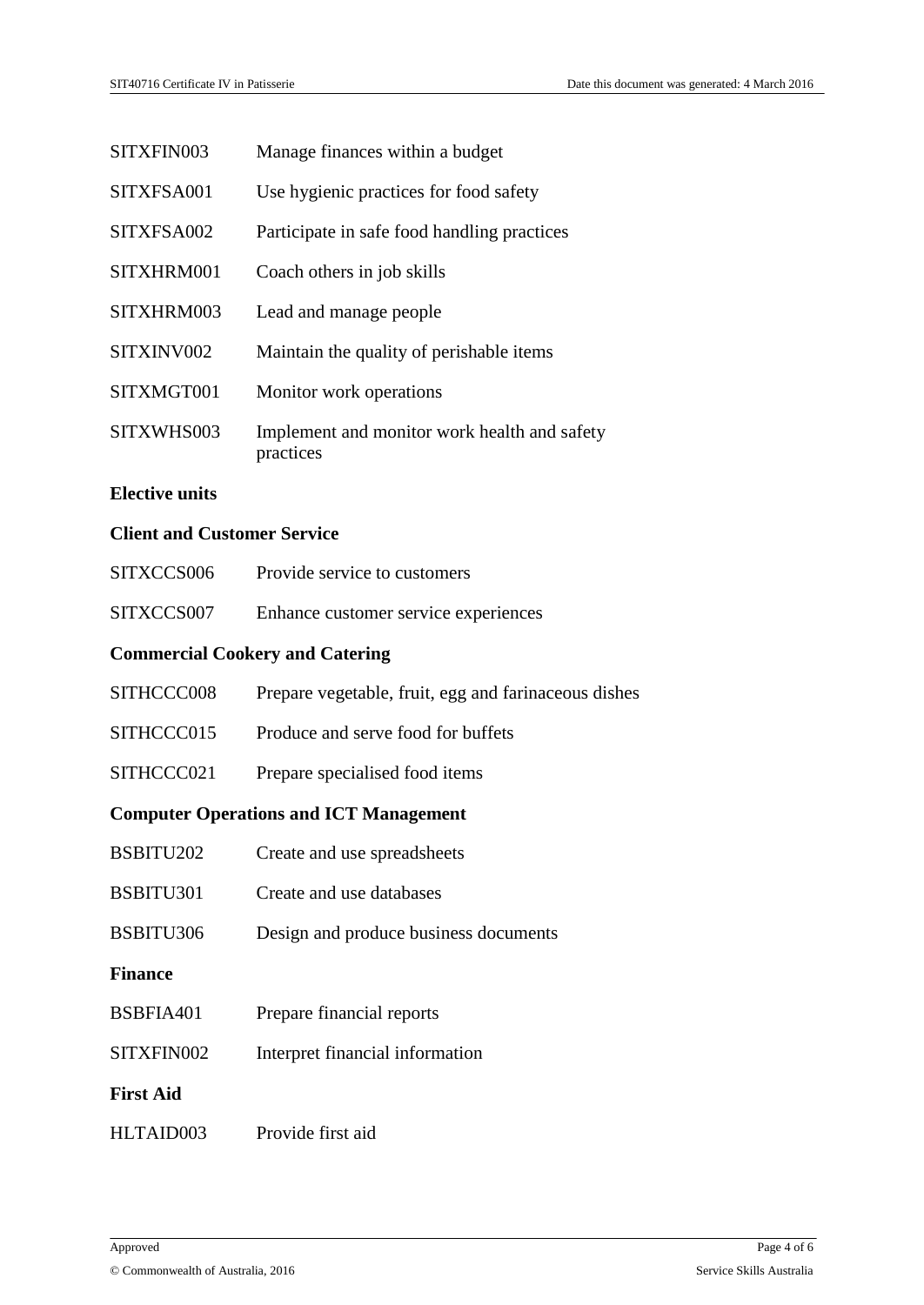#### **Food and Beverage**

| SITHFAB005                               | Prepare and serve espresso coffee                 |  |
|------------------------------------------|---------------------------------------------------|--|
| SITHFAB007                               | Serve food and beverage                           |  |
| SITHFAB019                               | Plan and monitor espresso coffee service          |  |
| <b>Food Safety</b>                       |                                                   |  |
| SITXFSA003                               | Transport and store food                          |  |
| SITXFSA004                               | Develop and implement a food safety program       |  |
| <b>Human Resource Management</b>         |                                                   |  |
| SITXHRM002                               | Roster staff                                      |  |
| TAEASS301B                               | Contribute to assessment                          |  |
| TAEDEL301A                               | Provide work skill instruction                    |  |
| TAEDEL404A                               | Mentor in the workplace                           |  |
| <b>Inventory</b>                         |                                                   |  |
| SITXINV001                               | Receive and store stock                           |  |
| SITXINV003                               | Purchase goods                                    |  |
| SITXINV004                               | Control stock                                     |  |
| <b>Kitchen Operations and Management</b> |                                                   |  |
| SITHKOP002                               | Plan and cost basic menus                         |  |
| SITHKOP003                               | Plan and display buffets                          |  |
| SITHKOP004                               | Develop menus for special dietary requirements    |  |
| SITHKOP006                               | Plan catering for events or functions             |  |
| <b>Work Health and Safety</b>            |                                                   |  |
| SITXWHS002                               | Identify hazards, assess and control safety risks |  |
| <b>Working in Industry</b>               |                                                   |  |

SITHIND002 Source and use information on the hospitality industry